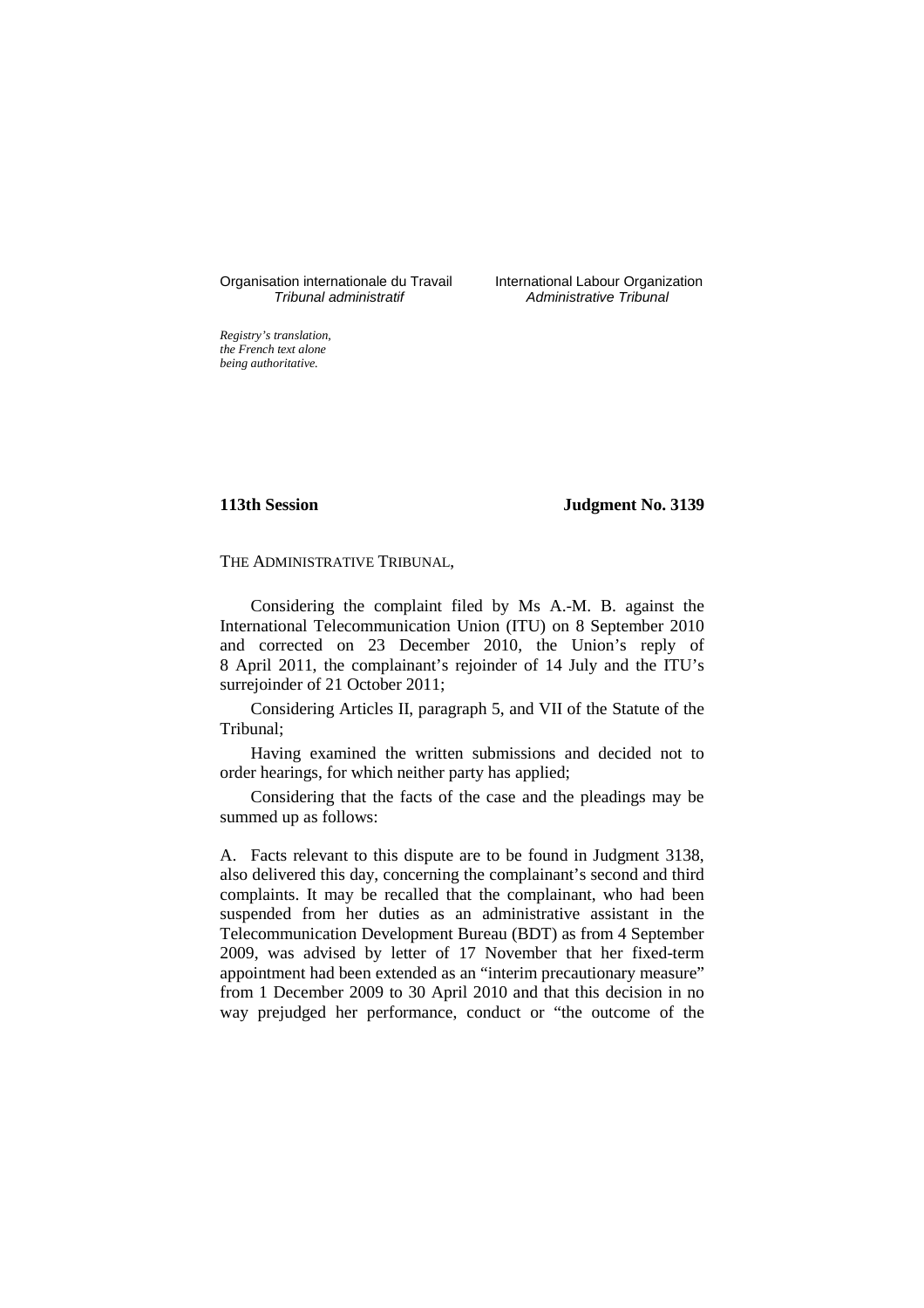current proceedings concerning [her]". The Chief of the Administration and Finance Department told her in a letter of 31 March 2010 that it had become apparent, following a "careful examination of [her] file", that her performance had "all too often been unsatisfactory", despite the fact that the Union had given her the means to improve. He stated that the conduct giving rise to her suspension, which constituted misconduct within the meaning of Staff Rule 10.1.1, could lead to disciplinary action but that, "in view of the circumstances", the Secretary-General had decided not to pursue the disciplinary proceedings. On the other hand, as her conduct constituted further proof that the ITU could "justifiably not rely on [her] services to carry out its important mission", the Secretary-General had also decided to follow the recommendation made to him by the Director of the BDT in his memorandum of 12 March, not to renew her contract when it expired on 30 April.

On 28 April the complainant sent a memorandum to the Secretary-General to ask him to review the decision not to renew her contract. By a letter of 10 June 2010, which she impugns before the Tribunal, the Chief of the Administration and Finance Department informed her that she had not put forward any reason which might lead the Secretary-General to go back on his decision.

B. The complainant draws attention to the fact that on 14 September 2010 she filed a fourth complaint seeking the setting aside of the decision to extend her appointment for a period of less than one year as from 1 December 2009, and she states that, if the Tribunal were to allow that complaint, her separation from service on 30 April 2010 would have to be regarded as a dismissal. However, irrespective of whether she was dismissed on that date or whether her appointment was simply not renewed, she considers that the Union ought first to have invited her to express her point of view and to have forwarded to her the memorandum of 12 March 2010 from the Director of the BDT.

The complainant points out that, in her case, several periodical performance appraisal reports were not drawn up, in particular that for 2009. Since she was given the rating of 2 for the overall assessment in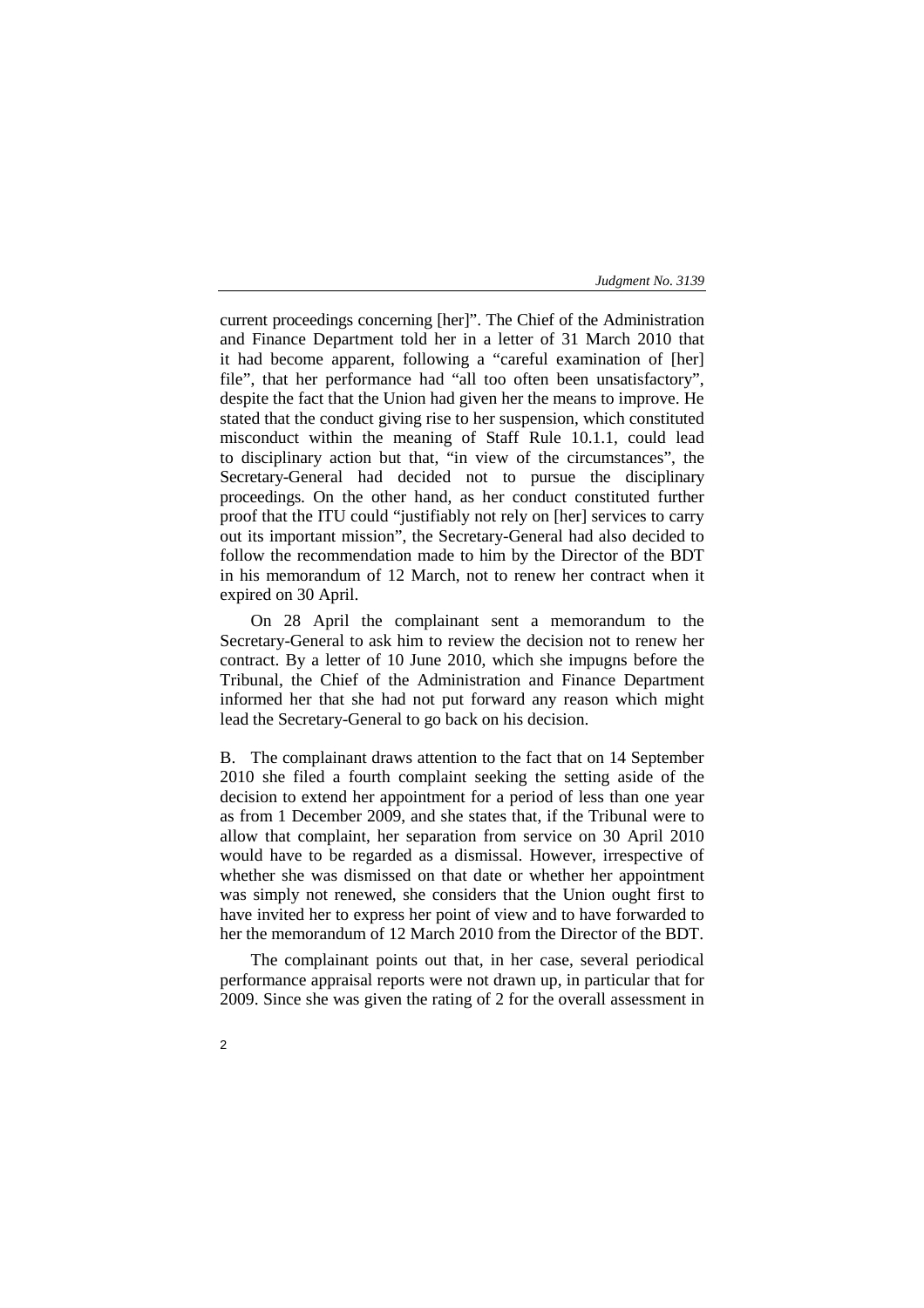her periodical performance appraisal report for 2008, a new appraisal ought to have been carried out without fail within six months, in accordance with paragraph 3.5 of Service Order 08/09, but this was not done.

She also contends that by suddenly abandoning the disciplinary proceedings and deciding not to renew her appointment the Administration breached the principle of the protection of legitimate expectations and misused its authority because, in her opinion, that radical shift in position was triggered by the lodging in February 2010 of her internal appeals concerning her suspension.

The complainant asks the Tribunal to set aside the impugned decision and that of 31 March 2010, to order her reinstatement and consequently the restoration of her full rights, with interest on all sums due. If she is not reinstated, she requests the payment of 24 months' salary in compensation for the injury suffered. She also claims costs in the amount of 8,000 euros.

C. In its reply the Union comments that, since the complainant separated from the ITU on 30 April 2010, she filed a complaint directly with the Tribunal, as she had the right to do, but it regrets that this prevented the internal appeal process initiated on 28 April 2010 from being completed.

On the merits, the Union emphasises that a non-renewal of contract cannot be regarded as a dismissal decision. Relying on Judgment 1544, it states that it fulfilled its obligations in this case, because the grounds for the non-renewal decision were stated and a reasonable period of notice was given. It recalls that, in accordance with the Tribunal's case law and the relevant provisions of the Staff Regulations and Staff Rules, a fixed-term appointment ends automatically on the date of its expiry. While the organisation is not obliged to consult the official prior to the adoption of a decision not to renew his or her appointment, which decision is discretionary in nature, it is however bound to draw that person's attention beforehand to his or her unsatisfactory performance. In the complainant's case this was done "repeatedly". The ITU points out that, when her performance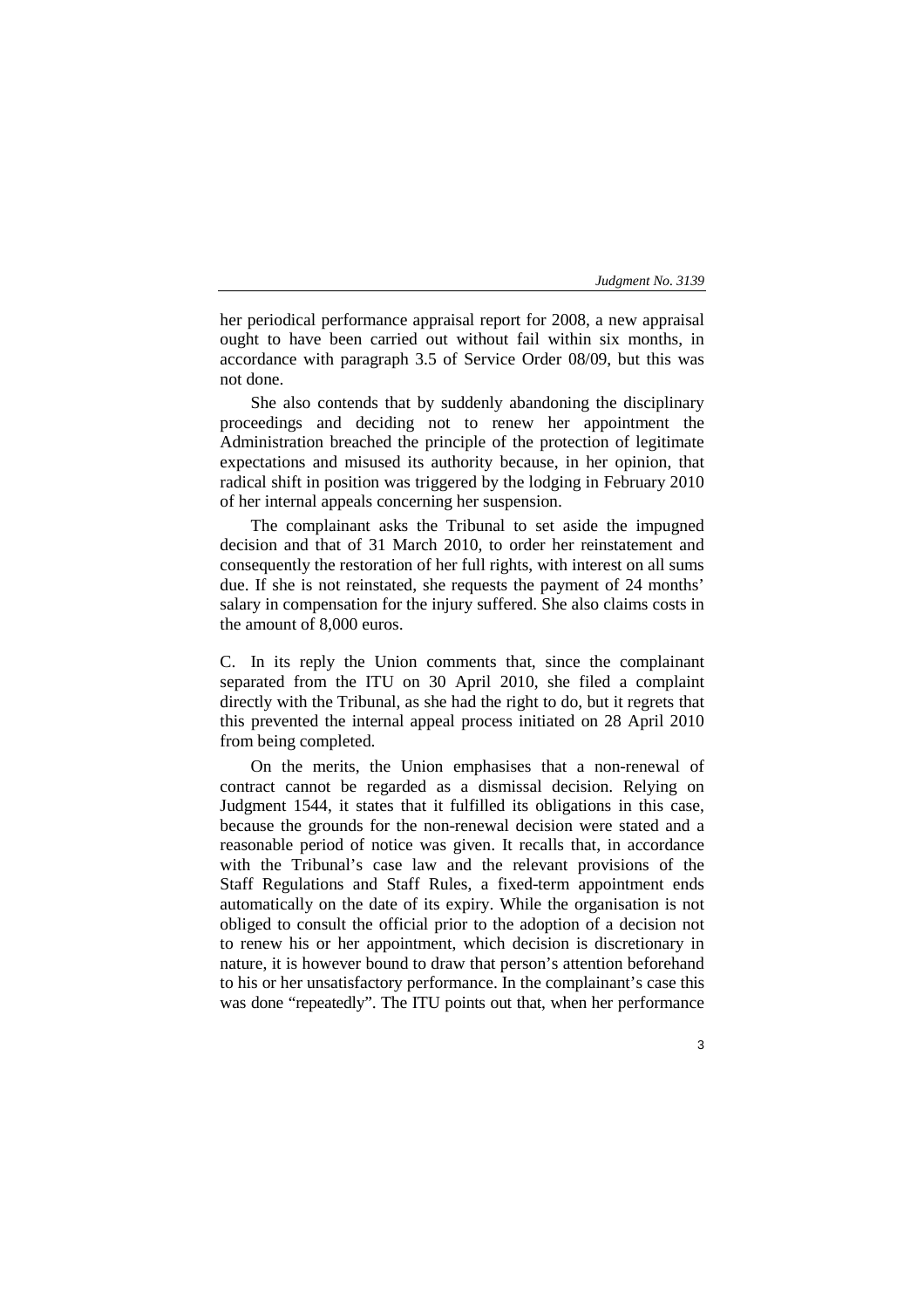deteriorated, it acted kindly and tried to help her to overcome her difficulties. Since her performance remained unsatisfactory in 2008 and 2009, the defendant considers that the decision not to renew her contract was justified. It explains that, if no periodical performance appraisal report was drawn up for 2009, this was mainly due to the fact that there was no work to be evaluated during the second half of the year. In the circumstances, paragraph 3.5 of Service Order 08/09 was not infringed. In the opinion of the ITU, the non-renewal decision was taken with due respect for the complainant's right of defence, because she had every opportunity to present her arguments when she requested a review of that decision.

D. In her rejoinder the complainant suggests that the Tribunal should join her first complaint with her fourth. On the merits, she contends that it would have been possible to draw up a periodical performance appraisal report for 2009, and she emphasises the contradictory nature of the Union's reasoning when it states that it could not evaluate her performance in 2009, but partly justifies the decision not to renew her contact by asserting that her performance that year was unsatisfactory.

E. In its surrejoinder the ITU maintains its position in full. It considers that, since there were objective reasons for not writing a periodical performance appraisal report for 2009, it could "justifiably depart" from the rules governing performance appraisals.

# CONSIDERATIONS

1. The complainant was working at grade G.5 in the BDT when she was suspended from duty as from 4 September 2009. She was advised by letter of 17 November 2009 of the decision to extend her fixed-term appointment, as "an interim precautionary measure", for five months as from 1 December 2009. The letter indicated that this decision did not in any way prejudge her performance. On 31 March 2010 the Chief of the Administration and Finance Department sent her a letter in which he informed her that, although the conduct giving rise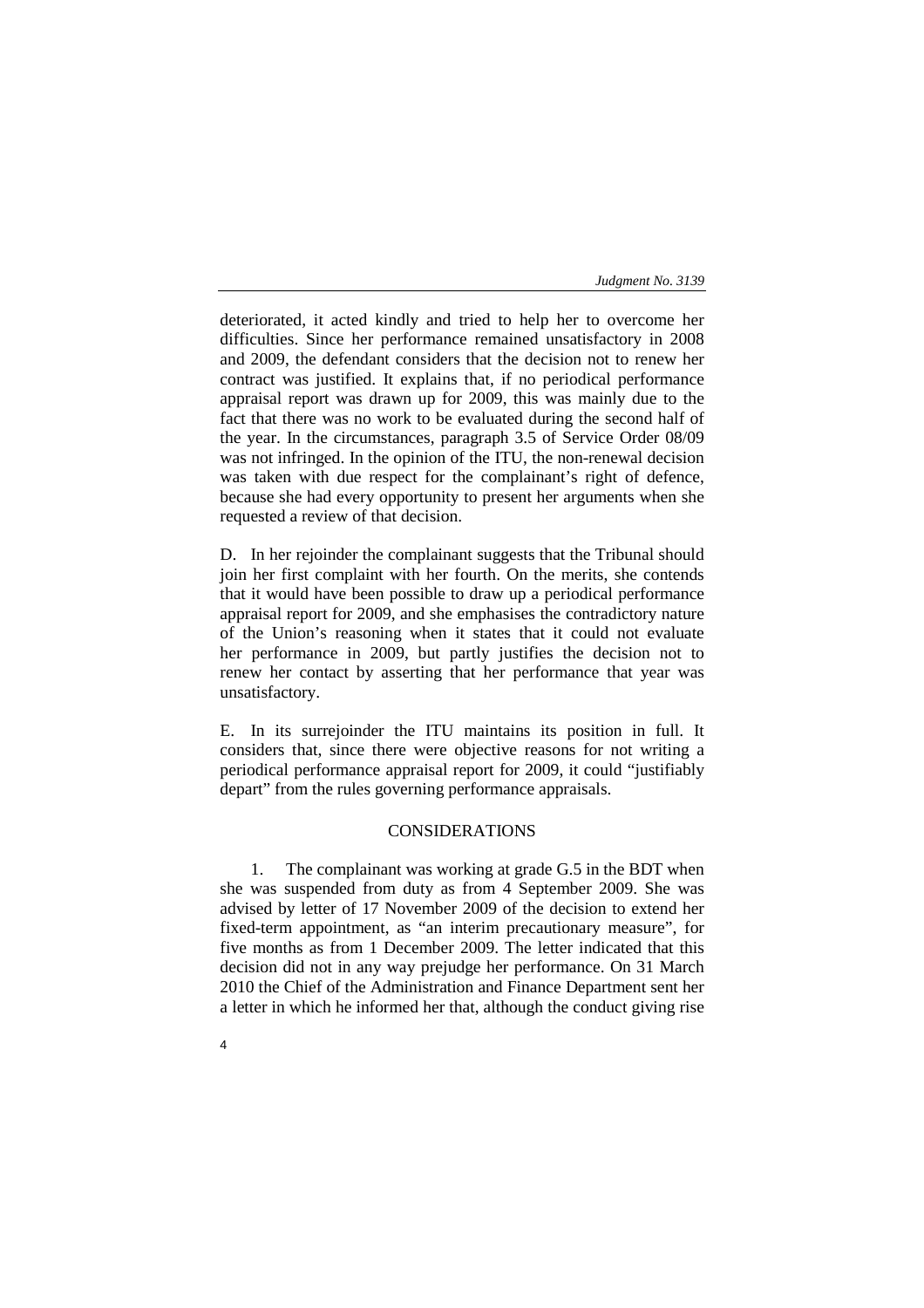5

to her suspension constituted misconduct, the Secretary-General had decided not to pursue the disciplinary proceedings concerning her. On the other hand, on the basis of a memorandum of 12 March from the Director of the BDT, he had decided not to renew her contract when it expired on 30 April 2010. The request for a review of the decision of 31 March, which the complainant submitted on 28 April, was denied by a letter of 10 June 2010. That is the decision which she impugns in her complaint, by which she seeks not only the setting aside of that decision, but also her reinstatement in the ITU or, failing that, an award of damages.

2. On 14 September 2010 the complainant filed a fourth complaint in which she challenges the decision to extend her appointment for a period of less than one year as from 1 December 2009. She requests that this fourth complaint be joined with the complaint presently before the Tribunal. In accordance with its case law, the Tribunal will not accede to this request, because the requisite conditions for ordering such a joinder are not met.

3. The Union regrets that the internal appeal procedure initiated on 28 April 2010 by the submission of a request for review was not completed, but it raises no objection to receivability on that account.

The Tribunal automatically examines the receivability of complaints filed with it. In the instant case it is plain that, although the complainant had the status of a staff member when she submitted her request for a review under Staff Rule 11.1.1(2)(a), that was no longer the position when she was notified of the decision of 10 June 2010. In Judgment 2892, the Tribunal held that the provisions of the ITU Staff Regulations and Staff Rules governing internal appeals did not provide for appeals by former staff members. In such circumstances, where a decision has not been communicated until after a staff member has separated from service, the former staff member does not have recourse to the internal appeal process (see for example Judgment 2840, under 21). Hence the Tribunal will not find that the complaint is irreceivable pursuant to Article VII, paragraph 1, of its Statute.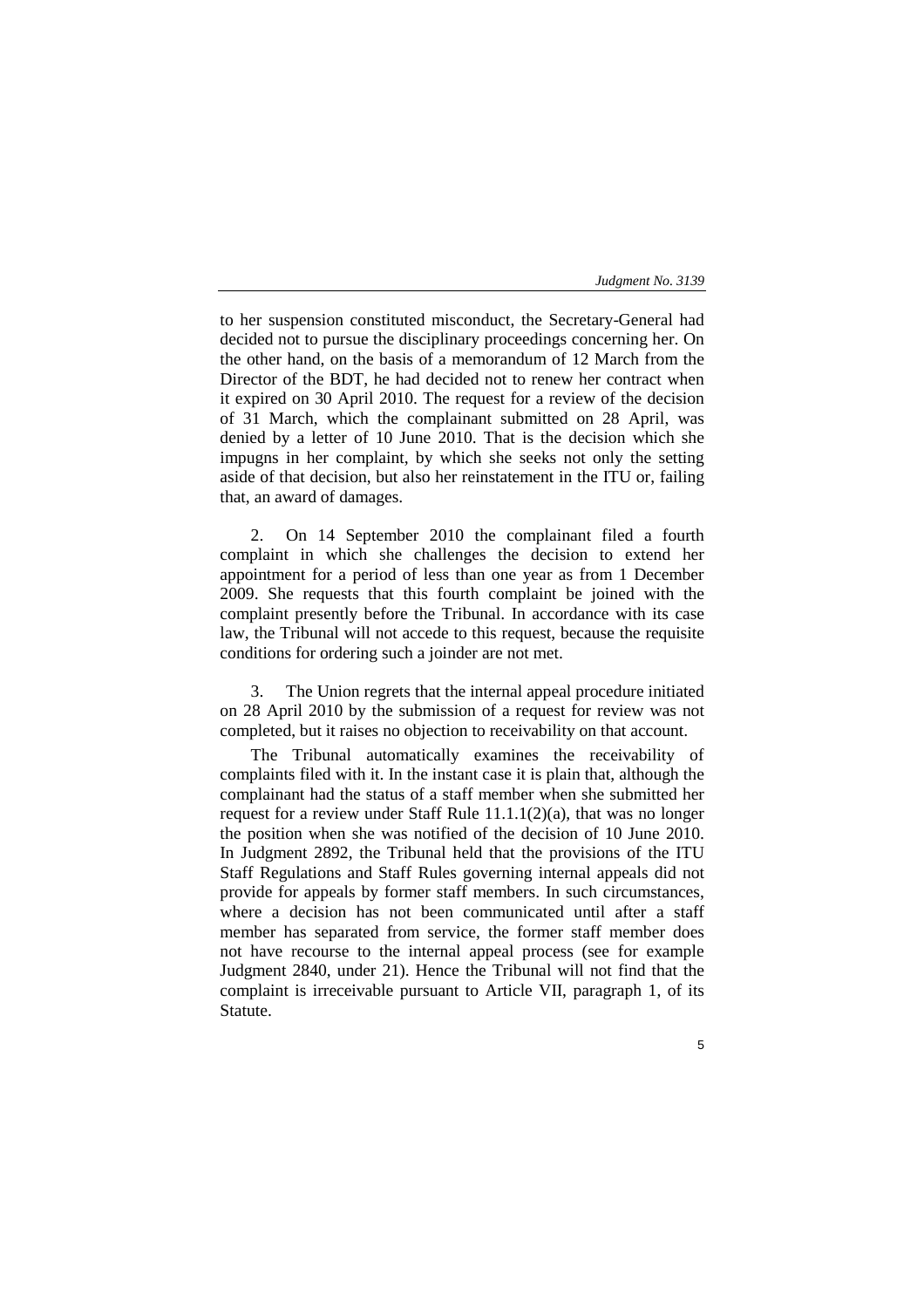4. The complainant has no grounds to regard the refusal to renew her contract as a disguised disciplinary measure imposed in retaliation for the internal appeals against her suspension, which she had lodged in February 2010. While the decision of 31 March 2010 does refer to the conduct giving rise to her suspension on 4 September 2009, that conduct is mentioned only as additional proof that the Union could not "rely on [the complainant's] services in order to carry out its important mission".

Moreover, the decision of 31 March 2010 cannot be regarded as a dismissal decision; it was simply a decision not to renew a contract which was due to expire because, at that date, no request for review having been submitted within the prescribed time limit, the decision of 17 November 2009 extending the complainant's appointment for five months had become final (see Judgment 3140, also delivered this day).

5. Although the decision of 31 March 2010 was therefore neither a disciplinary measure nor a dismissal, the complainant's right to be heard had to be respected nonetheless. However, the memorandum of 12 March 2010, to which that decision referred and in which the Director of the BDT announced that he could not recommend the extension of the complainant's appointment, was a purely internal document which did not have to be discussed with her beforehand. In addition, the complainant had every opportunity to challenge the decision not to renew her contract.

6. As the Tribunal recalled in Judgment 1544, under 11, although a fixed-term appointment ends automatically at the scheduled date of expiry, the staff member must be told the true grounds for non-renewal and given reasonable notice of it, irrespective of the contents of the clauses of his or her contract.

In the instant case these requirements were met. The decision of 31 March 2010, which was taken one month before the appointment expired, was notified ten days later and sufficiently clear grounds were given for it.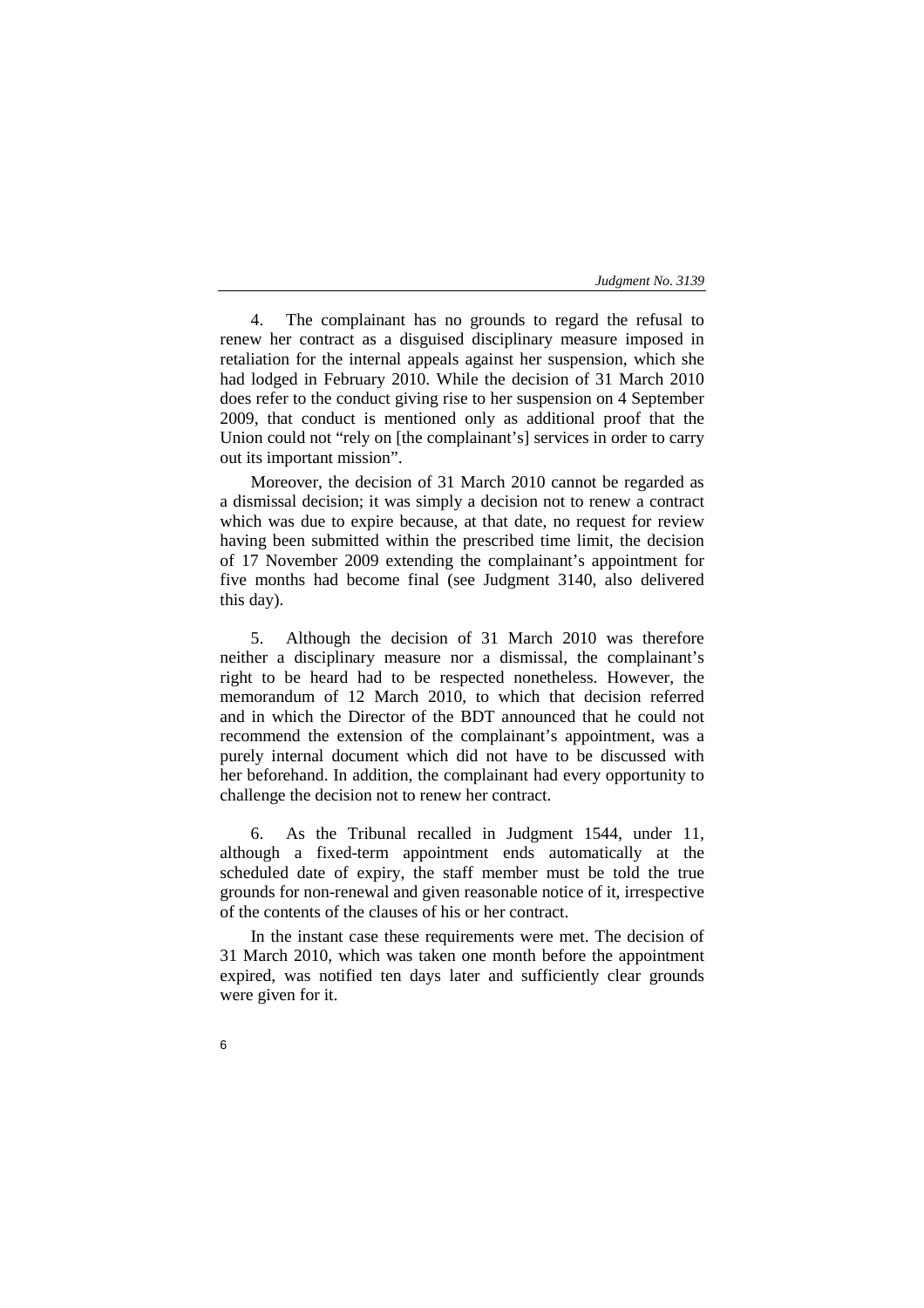7. On the whole, it is not disputed that from 2003 to 2009 the complainant's attention was regularly drawn in different ways to her rather unsatisfactory, or even "unacceptable", performance and the possible consequences if it did not improve. Nor is it disputed that the Union often displayed a sympathetic attitude towards her, owing to her psychological frailness, and that it provided her with not inconsiderable assistance to help her overcome her professional and personal difficulties. The complainant's explanations and the evidence on file do not convince the Tribunal that, in refusing to extend her appointment on account of her consistently poor performance, the Union abused the discretion it must be allowed in this sphere.

However, it must be found that the decision not to renew the complainant's appointment was not preceded by an appraisal, conducted with due process, of the work done by her in the period immediately prior to her suspension. The submissions show that the parties had agreed that such an appraisal should be carried out at the beginning of September 2009 and that the "interim precautionary" decision of 17 November 2009 expressly stated that the contract extension in no way prejudged the complainant's performance. In addition, since the complainant had obtained the rating of 2 for the overall assessment in her periodical performance appraisal report of 27 May 2009, a fresh appraisal ought to have been conducted within six months, in accordance with the provisions of paragraph 3.5 of Service Order 08/09. It is inadmissible that the Union did not find the time to do so.

9. The complaint must therefore be allowed for this reason and the decision of 10 June 2010 must be set aside. Nevertheless, in view of all the circumstances of the case, there is no justification for ordering the complainant's reinstatement.

The Union must pay her compensation in the amount of 10,000 Swiss francs for the moral injury which she has suffered on the sole ground that her performance did not form the subject of an appraisal for 2009 carried out with due process.